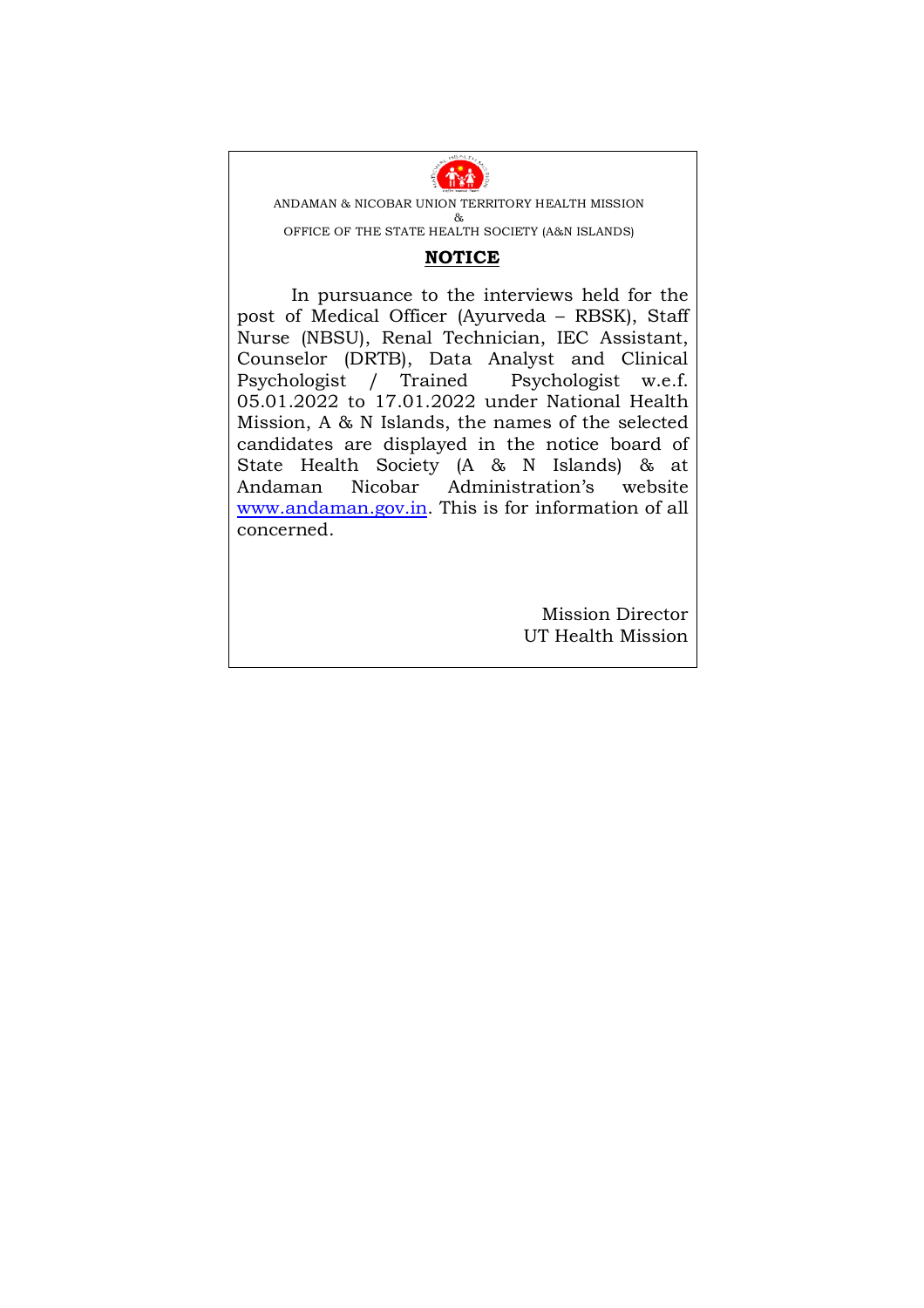

**ANDAMAN & NICOBAR UNION TERRITORY HEALTH MISSION & OFFICE OF THE STATE HEALTH SOCIETY (A&N ISLANDS) AP/111 Type IV Quarter, Atlanta Point, Port Blair-744104** 

Telefax: 03192-243653 F.N.100-27/Spe/GDMO (Allo & Den) Hiring/MD/UTHM/21-22 Email: nrhm.anislands@gmail.com Dated: 30<sup>th</sup> March 2022

# **NOTICE**

In pursuance to the Interview held on **05.01.2022 to 17.01.2022** at **09.30 AM** in the Conference Hall of Directorate of Health Services, A & N Administration for the post of Medical Officer (Ayurveda – RBSK), Staff Nurse (NBSU), Renal Technician, IEC Assistant, Counselor (DRTB), Data Analyst and Clinical Psychologist / Trained Psychologist on contract basis under State Health Society (A & N Islands), the selection committee of State Health Society (A & N Islands) has recommended the names of following candidates on merit basis in the following order:-

## **Name of the Post: Medical Officer (Ayurveda)**

| No. | Name of the candidate | Date of interview | <b>Remarks</b> |
|-----|-----------------------|-------------------|----------------|
|     | DR KARISHMA           | 05.01.2022        | Selected       |
|     | DINESH PRASAD         |                   |                |

#### **Name of the Post: Staff Nurse**

| No | Name of the candidate | Date of interview | <b>Remarks</b> |
|----|-----------------------|-------------------|----------------|
|    | MS. MEENA KUMARI      | 06.01.2022        | Selected       |

#### **Name of the Post: Renal Technician**

| SI.<br><b>No</b> | Name of the candidate | Date of interview | <b>Remarks</b> |
|------------------|-----------------------|-------------------|----------------|
|                  | MR. IRFAN             |                   | Selected       |
| 2.               | MS. P. KUSHMAWATI     |                   | Selected       |
| 3.               | MS. GRACY RAJ         | 07.01.2022        | Selected       |
|                  | MS. ANNIE JERSSEY     |                   | Selected       |
| 5.               | MS. DIKSHA            |                   | Selected       |
|                  | <b>MONDAL</b>         |                   |                |